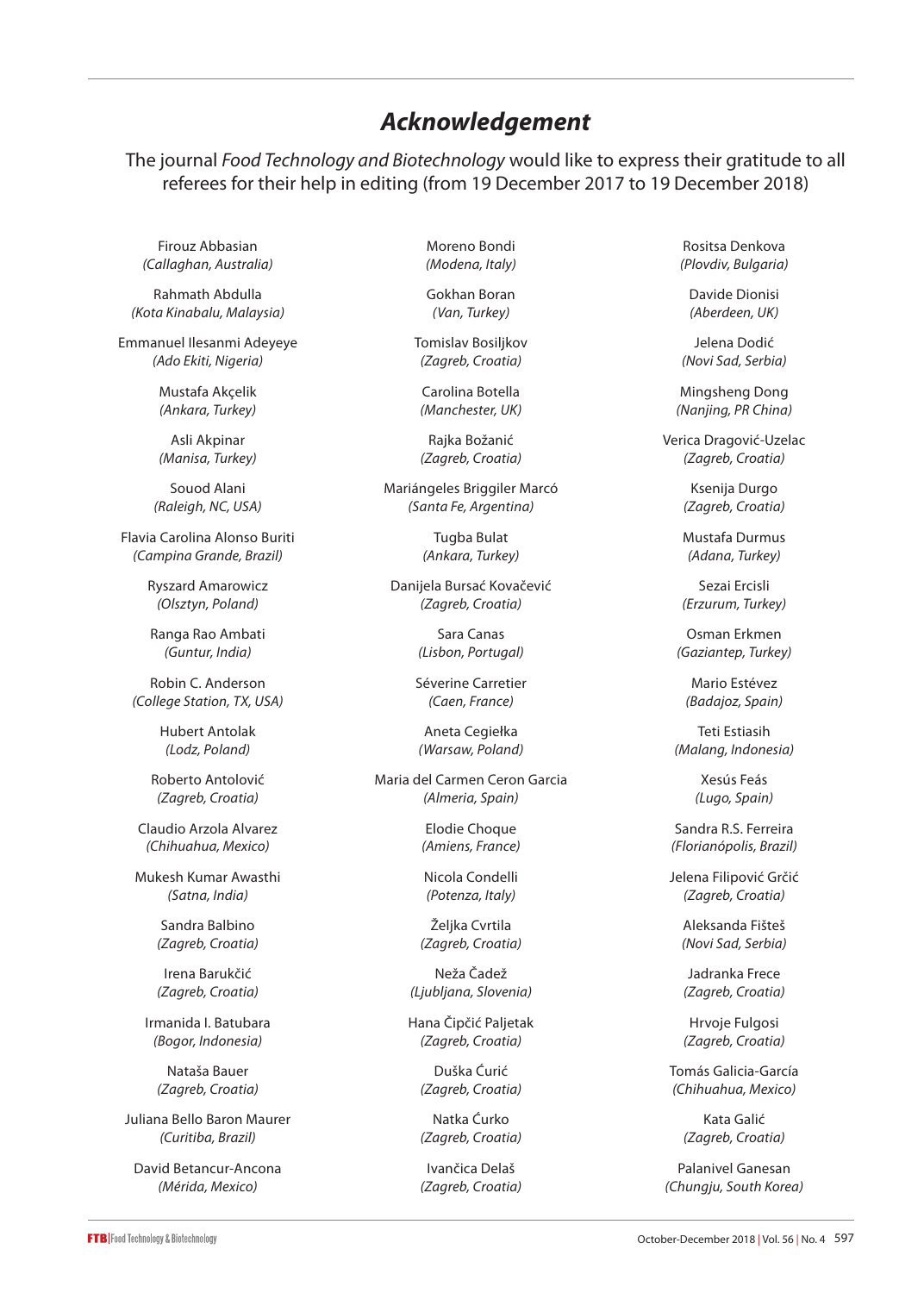Peggy Garault *(Paris, France)*

Višnja Gaurina Srček *(Zagreb, Croatia)*

Gildas K. Gbassi *(Abidjan, Ivory Coast)*

Diego Genovese *(Bahía Blanca, Argentina)*

Giovana Cristina Giannesi *(Campo Grande, Brazil)*

> Efstathios Giaouris *(Myrina, Greece)*

Andreja Goršek *(Maribor, Slovenia)*

Zorana Grabarić *(Zagreb, Croatia)*

William B. Grant *(San Francisco, CA, USA)*

> Raquel Guiné *(Viseu, Portugal)*

Piotr Gulewicz *(Poznan, Poland)*

Shuntang Guo *(Beijing, PR China)*

Rani Gupta *(New Delhi, India)*

Filik Hayati *(Istanbul, Turkey)*

Zoran Herceg *(Zagreb, Croatia)*

Blanca Hernández-Ledesma *(Madrid, Spain)*

> Jasna Hrenović *(Zagreb, Croatia)*

Janez Hribar *(Ljubljana, Slovenia)*

Şenol İbanoğlu *(Gaziantep, Turkey)*

Jyoti Singh Jadaun *(Mohali, India)*

Seid Mahdi Jafari *(Gorgan, Iran)*

Tibor Janči *(Zagreb, Croatia)*

Henryk Jelén *(Poznan, Poland)* Vanda Juranić Lisnić *(Rijeka, Croatia)*

> Kurt Kalcher *(Graz, Austria)*

> Nader Karimi *(Glasgow, UK)*

Gabriella Kiskó *(Budapest, Hungary)*

Merih Kivanç *(Eskisehir, Turkey)*

Ivana Kmetič *(Zagreb, Croatia)*

Martin Koller *(Graz, Austria)*

Draženka Komes *(Zagreb, Croatia)*

Efthymia Kondyli *(Ioannina, Greece)*

Olivera Koprivnjak *(Rijeka, Croatia)*

Małgorzata Korzeniowska *(Wroclaw, Poland)*

> Blaženka Kos *(Zagreb, Croatia)*

Iztok Jože Košir *(Žalec, Slovenia)*

Tatjana Košmerl *(Ljubljana, Slovenia)*

Karin Kovačević Ganić *(Zagreb, Croatia)*

Lukasz P. Kozlowski *(Göttingen, Germany)*

> Klara Kraljić *(Zagreb, Croatia)*

Miklós Kubinyi *(Budapest, Hungary)*

> Rohit Kumar *(Mohali, India)*

Irena Landeka Jurčević *(Zagreb, Croatia)*

Van Viet Man Le *(Ho Chi Minh, Vietnam)*

Andreja Leboš Pavunc *(Zagreb, Croatia)*

Thomas Lendormi *(Pontivy, France)*

Ivana Leščić Ašler *(Zagreb, Croatia)*

Branka Levaj *(Zagreb, Croatia)*

Blaž Likozar *(Ljubljana, Slovenia)*

Katarina Lisak Jakopović *(Zagreb, Croatia)*

> Berislav Lisnić *(Rijeka, Croatia)*

Long Liu *(Wuxi,* PR *China)*

Igor Lukić *(Poreč, Croatia)*

Agnieszka Makowska *(Poznan, Poland)*

Stefano Manfredini *(Ferrara, Italy)*

Anna Maráz *(Budapest, Hungary)*

Aleksandar D. Marinković *(Belgrade, Serbia)*

> Ksenija Markov *(Zagreb, Croatia)*

Ksenija Marković *(Zagreb, Croatia)*

Isabela Martins *(Campinas, Brazil)*

Nives Marušić Radovčić *(Zagreb, Croatia)*

> Mario Matijašić *(Zagreb, Croatia)*

Helga Medić *(Zagreb, Croatia)*

Rogério O. Mendes *(Lisbon, Portugal)*

Hatice Aysun Mercimek *(Kilis, Turkey)*

> Stjepan Milardović *(Zagreb, Croatia)*

David Alexander Mitchell *(Curitiba, Brazil)*

Ramón Moreira *(Santiago de Compostela, Spain)*

> Alan Colm Moss *(Cambridge, UK)*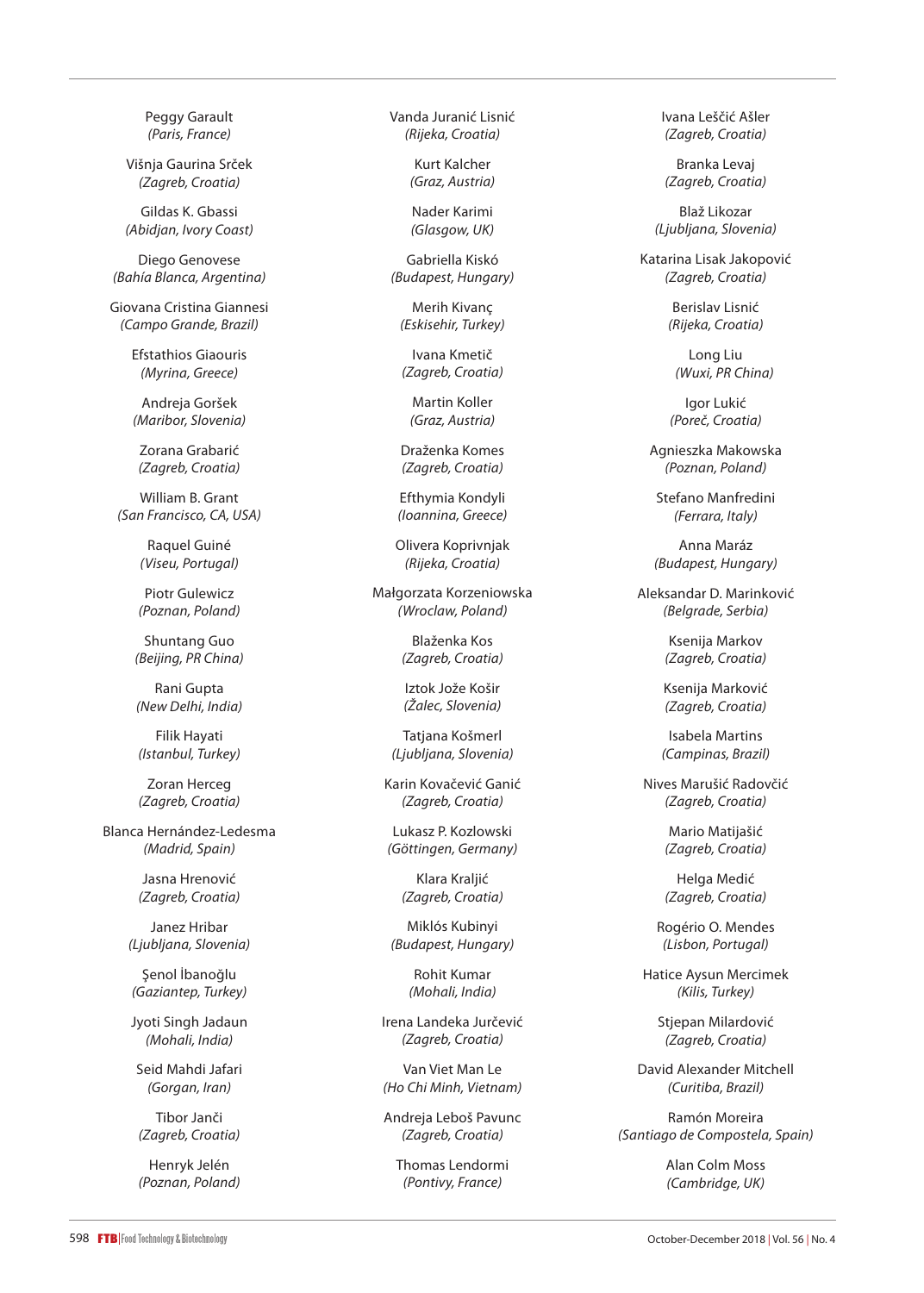Zorica Mrkonjić *(Novi Sad, Serbia)*

Mirna Mrkonjić Fuka *(Zagreb, Croatia)*

Jasna Mrvčić *(Zagreb, Croatia)*

Deepak Mudgil *(Mehsana, India)*

Soha A. Murad *(Cairo, Egypt)*

Hayrunnisa Nadaroglu *(Erzurum, Turkey)*

> Ramkumar Nair *(Borås, Sweden)*

Kesavan Madhavan Nampoothiri *(Trivandrum, India)*

> Lokesh Kumar Narnoliya *(Mohali, India)*

Minh Van Nguyen *(Nha Trang, Vietnam)*

> Bernd Nidetzky *(Graz, Austria)*

Caciano Pelayo Zapata Noreña *(Porto Alegre, Brazil)*

> Dubravka Novotni *(Zagreb, Croatia)*

James Owusu-Kwarteng *(Navrongo, Ghana)*

> Ashok Pandey *(Lucknow, India)*

Parmjit S. Panesar *(Longowal, India)*

Adele Papetti *(Pavia, Italy)*

Allan T. Paulson *(Halifax, Canada)*

Sandra Pedisić *(Zadar, Croatia)*

Ronald Bruce Pegg *(Athens, Greece)*

Mirela Planinić *(Osijek, Croatia)*

Charalampos Proestos *(Athens, Greece)*

> Sean Prosser *(Guelph, Canada)*

Christiane Queiroz *(Rio de Janeiro, Brazil)*

Ivana Radojčić-Redovniković *(Zagreb, Croatia)*

Karumanchi Srisaila Mallikarjuna S. Raghavarao *(Mysore, India)*

> Krishan Mohan Rai *(Lubbock, TX, USA)*

Peter Raspor *(Ljubljana, Slovenia)*

Sindhu Raveendran *(Thiruvana, India)*

Leila Rezig *(El Khadra City, Tunisia)*

Suzana Rimac Brnčić *(Zagreb, Croatia)*

Irena Rogelj *(Ljubljana, Slovenia)*

Angélica Román Guerrero *(Mexico City, Mexico)*

Enrique Román Guerrero *(Puerto Real, Spain)*

> Elena Saguer *(Girona, Spain)*

Dubravka Samaržija *(Zagreb, Croatia)*

John Samelis *(Ioannina, Greece)*

> Ciro Sannino *(Rome, Italy)*

Zlatan Sarić *(Sarajevo, Bosnia and Herzegovina)*

> Jyoti Saxena *(Dwarahat, India)*

Sedat Sayar *(Mersin, Turkey)*

Gianmario Scotti *(Espoo, Finland)*

María Serrano *(Alicante, Spain)*

Maurizio Servili *(Perugia, Italy)*

Bangalore Aswathnarayan Shamasundar *(Mangalore, India)*

Tomoko Shimokawa *(Tsukuba, Japan)*

Fernando Sierra-Espinosa *(Cuernavaca, Mexico)*

> Sibel Silici *(Kayseri, Turkey)*

Sudhir P. Singh *(Mohali, India)*

Samer Singh *(Chandigarh, India)*

Reeta Rani Singhania *(Faridabad, India)*

> Nataša Skoko *(Trieste, Italy)*

Danijela Skroza *(Split, Croatia)*

Anita Slavica *(Zagreb, Croatia)*

Tamara Smokvina *(Palaiseau, France)*

Carlos Ricardo Soccol *(Curitiba, Brazil)*

Lissandra Sousa Dalsecco *(Belo Horizonte, Brazil)*

> Siniša Srečec *(Križevci, Croatia)*

Damir Stanzer *(Zagreb, Croatia)*

Antonio Starčević *(Zagreb, Croatia)*

Višnja Stepanić *(Zagreb, Croatia)*

Stephen J. Streatfield *(Newark, NJ, USA)*

> Ivica Strelec *(Osijek, Croatia)*

Igor Stuparević *(Zagreb, Croatia)*

Yasmina Sultanbawa *(St Lucia, Australia)*

Ivan Krešimir Svetec (Zagreb, Croatia) Marina Svetec Miklenić *(Zagreb, Croatia)*

Aleksandar Széchenyi *(Pécs, Hungary)*